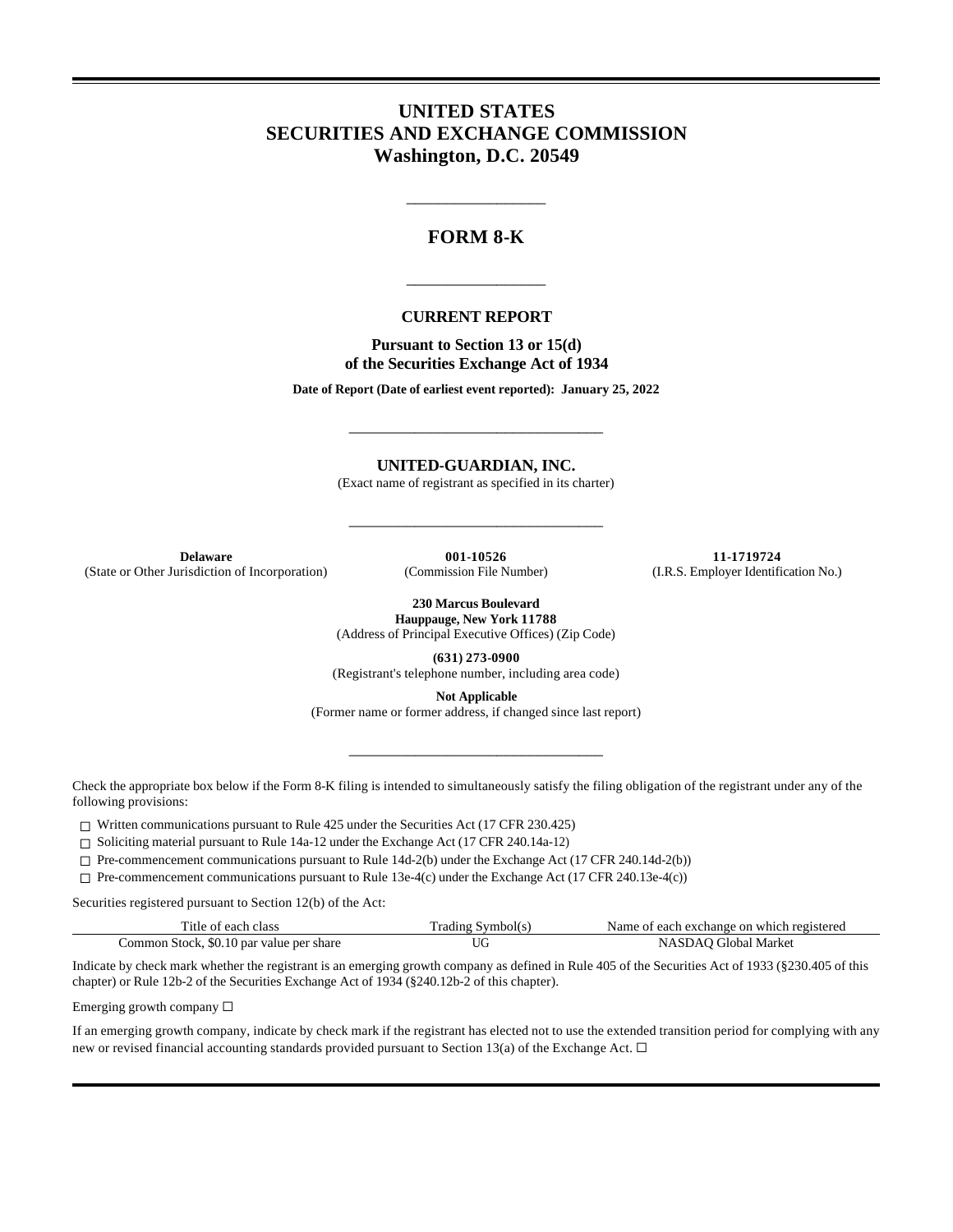#### **Item 8.01. Other Events.**

On January 25, 2022, the Registrant issued a press release, a copy of which is attached hereto as Exhibit 99.1 and is incorporated herein by reference.

### **Item 9.01. Financial Statements and Exhibits.**

### Exhibit 99.1 Press release dated January 25, 2022

Exhibit 104 Cover Page Interactive Data File (embedded within the Inline XBRL document)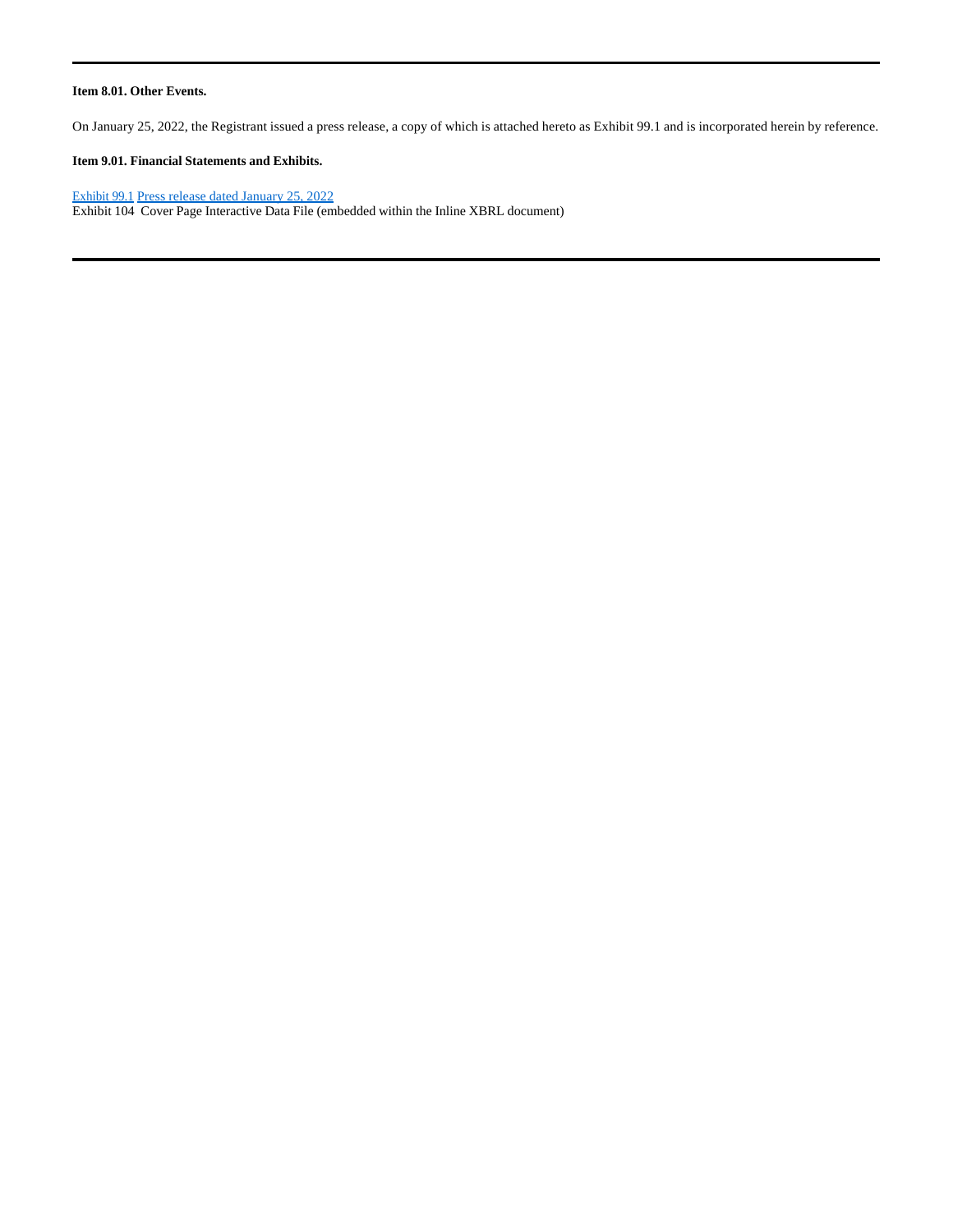#### **SIGNATURE**

Pursuant to the requirements of the Securities Exchange Act of 1934, the registrant has duly caused this report to be signed on its behalf by the undersigned hereunto duly authorized.

### **United-Guardian, Inc.**

Date: January 25, 2022

By: <u>/s/ Ken Globus</u><br>Ken Globus President